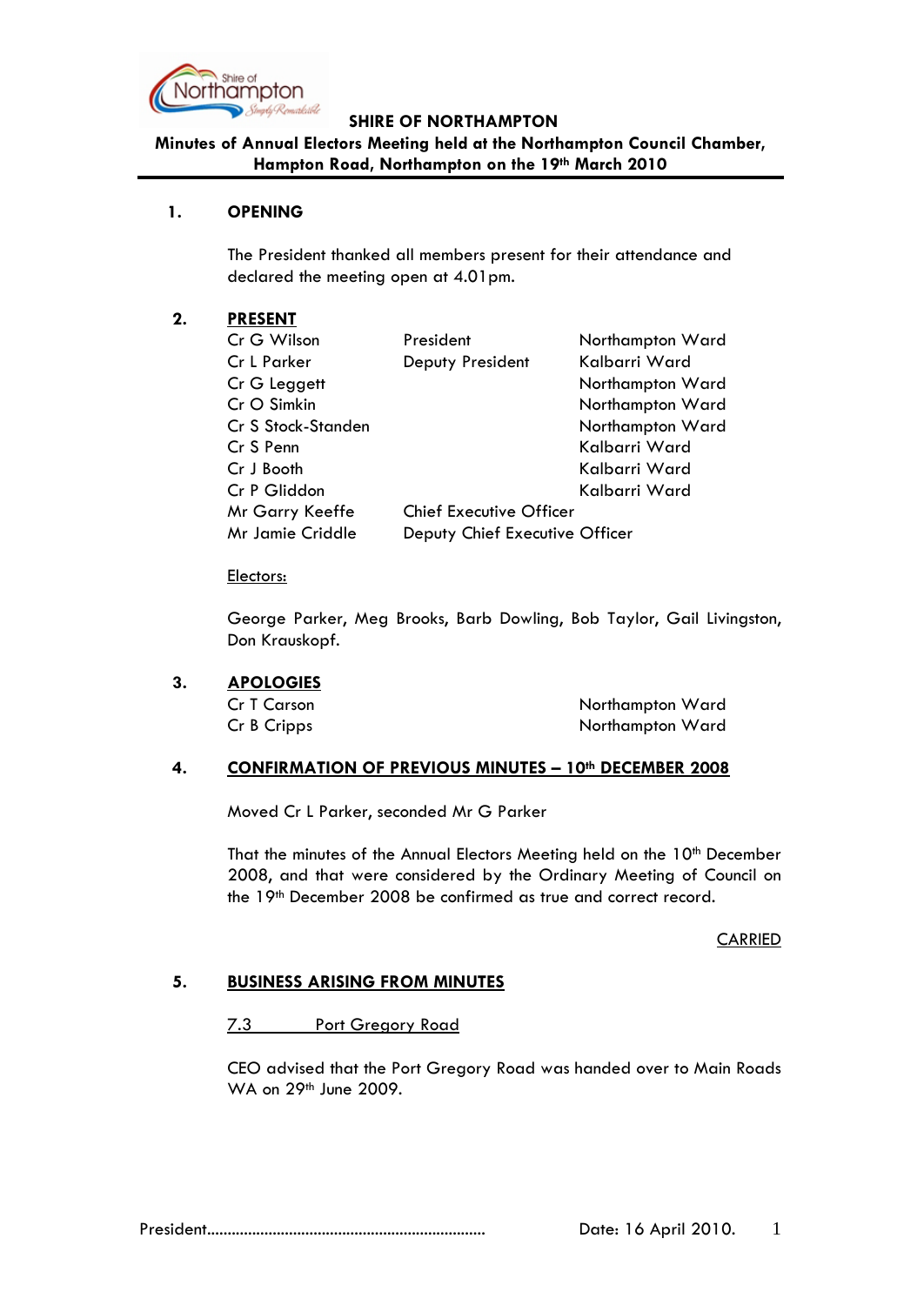

#### **SHIRE OF NORTHAMPTON**

**Minutes of Annual Electors Meeting held at the Northampton Council Chamber, Hampton Road, Northampton on the 19th March 2010**

### **6. RECEIVAL OF ANNUAL REPORT FOR 2008/2009**

Moved Cr J Booth, seconded Cr G Leggett

That the Annual Report, including the President's Report, Chief Executive Officer's Report, Annual Financial Statements and Audit Report for the year ended 30<sup>th</sup> June 2009, be received.

CARRIED

# **7. GENERAL BUSINESS**

### 7.1 Gail Livingston

As Secretary of the local branch of the CWA the following issues are raised pertaining to access for scooters along Hampton Road/NWC Highway:

- With the resurfacing of Hampton Road, will crossings for scooters be marked appropriately?
- Is it possible for a Zebra Crossing to be installed near the Newsagency corner?
- The sloping footpath outside the council offices and access from the pedestrian footpath is narrow and restrictive?
- The footpath at the B.P. Service Station is used as a parking bay and a 'NO PARKING' sign needs to be erected.

The CEO advised that these issues would be forwarded to the Manager for Works and Technical Services and a full footpath audit would take place to identify any potential hazards to enable Council to budget for any modifications in the ensuing budget and apply for Disability Services Commission grants.

It was also advised that pedestrian numbers would not be sufficient enough to warrant a Zebra Crossing as per Main Road specifications.

# 7.2 Bob Taylor

Mr Taylor requested that a bin be placed at the CBH site to help minimise the rubbish that is strewn across the area, particularly during harvest periods. There also seems to be a large number of trucks using the facility as a truck bay since the new IGA supermarket site has become unavailable to park.

The CEO advised that the site rubbish issue was an issue for CBH to resolve.

President.................................................................... Date: 16 April 2010. 2